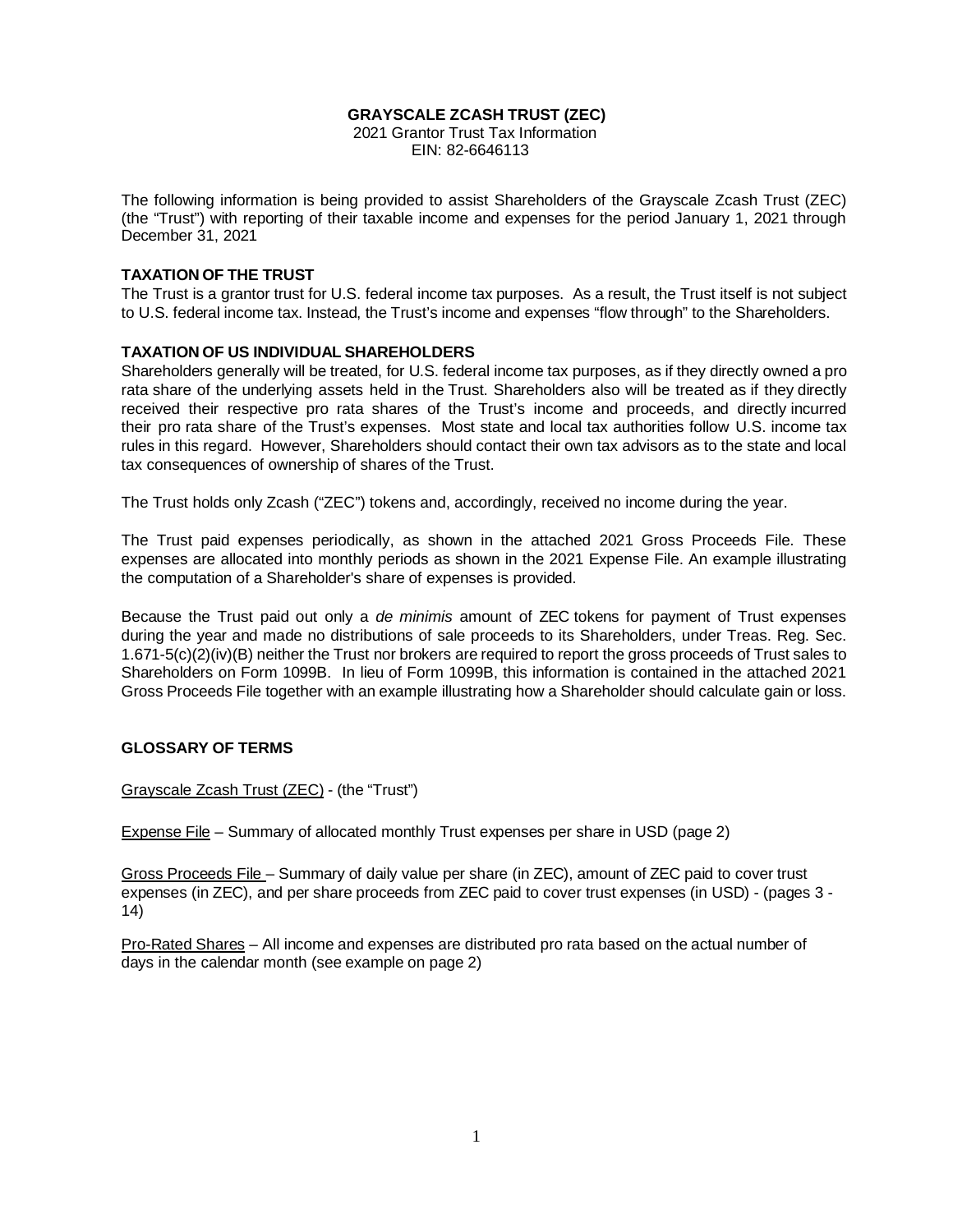# **GRAYSCALE ZCASH TRUST (ZEC) 2021 EXPENSE FILE**

| Date                  | <b>Expenses Per Share</b><br>(USD) | <b>Amount of ZEC Per Share</b> |
|-----------------------|------------------------------------|--------------------------------|
| <b>January</b>        | 0.01482543                         | 0.00017522                     |
| <b>February</b>       | 0.01916902                         | 0.00017161                     |
| March                 | 0.02943229                         | 0.00019065                     |
| April                 | 0.04527179                         | 0.00018807                     |
| May                   | 0.03023610                         | 0.00019418                     |
| June                  | 0.02375884                         | 0.00018724                     |
| July                  | 0.02125037                         | 0.00019203                     |
| August                | 0.02810486                         | 0.00019275                     |
| <b>September</b>      | 0.01938476                         | 0.00018345                     |
| <b>October</b>        | 0.03301508                         | 0.00019223                     |
| <b>November</b>       | 0.04170924                         | 0.00018564                     |
| <b>December</b>       | 0.02741412                         | 0.00019143                     |
| <b>Total for year</b> | 0.33357190                         | 0.00224450                     |

#### **Summary of Expenses by Month (Details on pages 3-14)**

#### **How to Calculate the Shareholder's Investment Expenses**

Identify in the table above the months (full and partial) in which the Shareholder held shares in the Trust. The amount in the column labeled "Expenses Per Share," represents the amount of investment expense paid per share for a full month. For any month in which the shares were not held on each day in such month, the expenses should be pro-rated based on the number of days held (see attached details for each month pages 3-14).

#### **Example illustrating calculation of a Shareholder's 2021 Grayscale Zcash Trust (ZEC) Expenses**

Assume that a Shareholder purchased 20,000 shares on February 15, 2021 and sold them on September 15, 2021. For the month of February, Shareholder's expenses are \$0.01916902 (See Summary Table above – February Factor) x (13/28) = \$0.00889990 per share. For the months of March through August, the expenses per share are as shown in the summary table above. For the month of September, Shareholder's expenses are \$0.01938476 (See Summary Table above – September Factor) x (15/30) = \$0.00969238. The total expenses for Shareholder are therefore \$0.19664653 per share (sum of all factors from February 15th through September 15th) multiplied by the number of shares held (20,000), or \$3,932.93.

| <b>Total Expenses per Share</b>                   | \$0.19664653 |
|---------------------------------------------------|--------------|
| <b>Total Shares</b>                               | 20,000       |
| <b>Total Expense</b>                              | \$ 3,932.93  |
| (Please consult your tax advisor as to reporting) |              |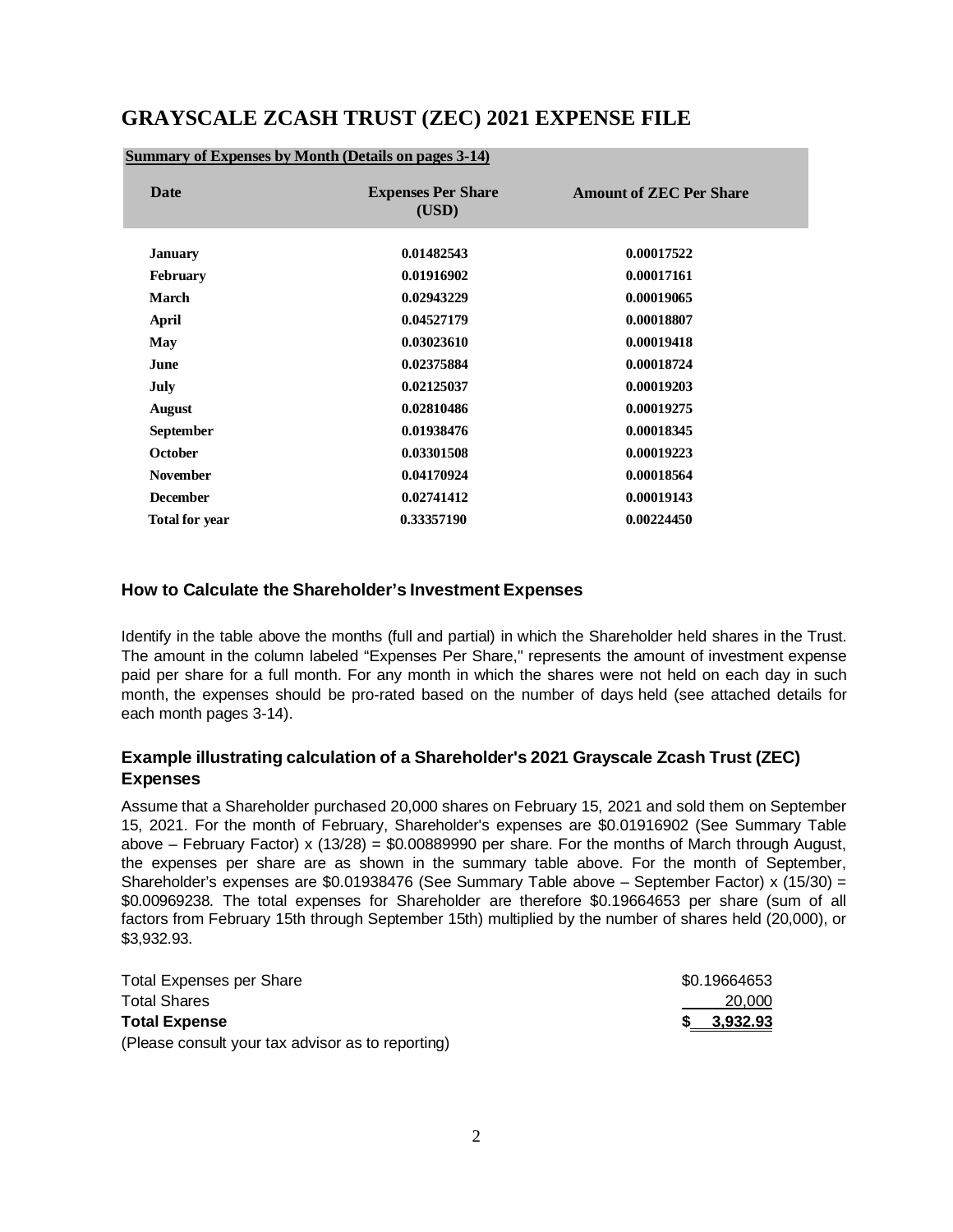|           |                      | <b>Number of ZEC Used</b><br>to Cover<br><b>Trust Expenses</b> | <b>Proceeds from Payout</b><br>of ZEC to Cover Trust<br><b>Expenses Per Share</b> |
|-----------|----------------------|----------------------------------------------------------------|-----------------------------------------------------------------------------------|
| Date      | <b>ZEC Per Share</b> | Per Share (in ZEC)                                             | (in USD)                                                                          |
| 1/1/2021  | 0.09233027           |                                                                |                                                                                   |
| 1/2/2021  | 0.09232395           |                                                                |                                                                                   |
| 1/3/2021  | 0.09231763           |                                                                |                                                                                   |
| 1/4/2021  | 0.09231130           |                                                                |                                                                                   |
| 1/5/2021  | 0.09230498           |                                                                |                                                                                   |
| 1/6/2021  | 0.09229866           |                                                                |                                                                                   |
| 1/7/2021  | 0.09229234           |                                                                |                                                                                   |
| 1/8/2021  | 0.09228601           |                                                                |                                                                                   |
| 1/9/2021  | 0.09227969           |                                                                |                                                                                   |
| 1/10/2021 | 0.09227337           |                                                                |                                                                                   |
| 1/11/2021 | 0.09226705           |                                                                |                                                                                   |
| 1/12/2021 | 0.09226073           |                                                                |                                                                                   |
| 1/13/2021 | 0.09225441           |                                                                |                                                                                   |
| 1/14/2021 | 0.09224809           |                                                                |                                                                                   |
| 1/15/2021 | 0.09224178           |                                                                |                                                                                   |
| 1/16/2021 | 0.09223546           |                                                                |                                                                                   |
| 1/17/2021 | 0.09222914           |                                                                |                                                                                   |
| 1/18/2021 | 0.09222282           |                                                                |                                                                                   |
| 1/19/2021 | 0.09221651           |                                                                |                                                                                   |
| 1/20/2021 | 0.09221019           |                                                                |                                                                                   |
| 1/21/2021 | 0.09220388           |                                                                |                                                                                   |
| 1/22/2021 | 0.09219756           |                                                                |                                                                                   |
| 1/23/2021 | 0.09219124           |                                                                |                                                                                   |
| 1/24/2021 | 0.09218493           |                                                                |                                                                                   |
| 1/25/2021 | 0.09217862           |                                                                |                                                                                   |
| 1/26/2021 | 0.09217230           |                                                                |                                                                                   |
| 1/27/2021 | 0.09216599           |                                                                |                                                                                   |
| 1/28/2021 | 0.09215968           |                                                                |                                                                                   |
| 1/29/2021 | 0.09215336           |                                                                |                                                                                   |
| 1/30/2021 | 0.09214705           |                                                                |                                                                                   |
| 1/31/2021 | 0.09214074           | 0.00017522                                                     | 0.01482543                                                                        |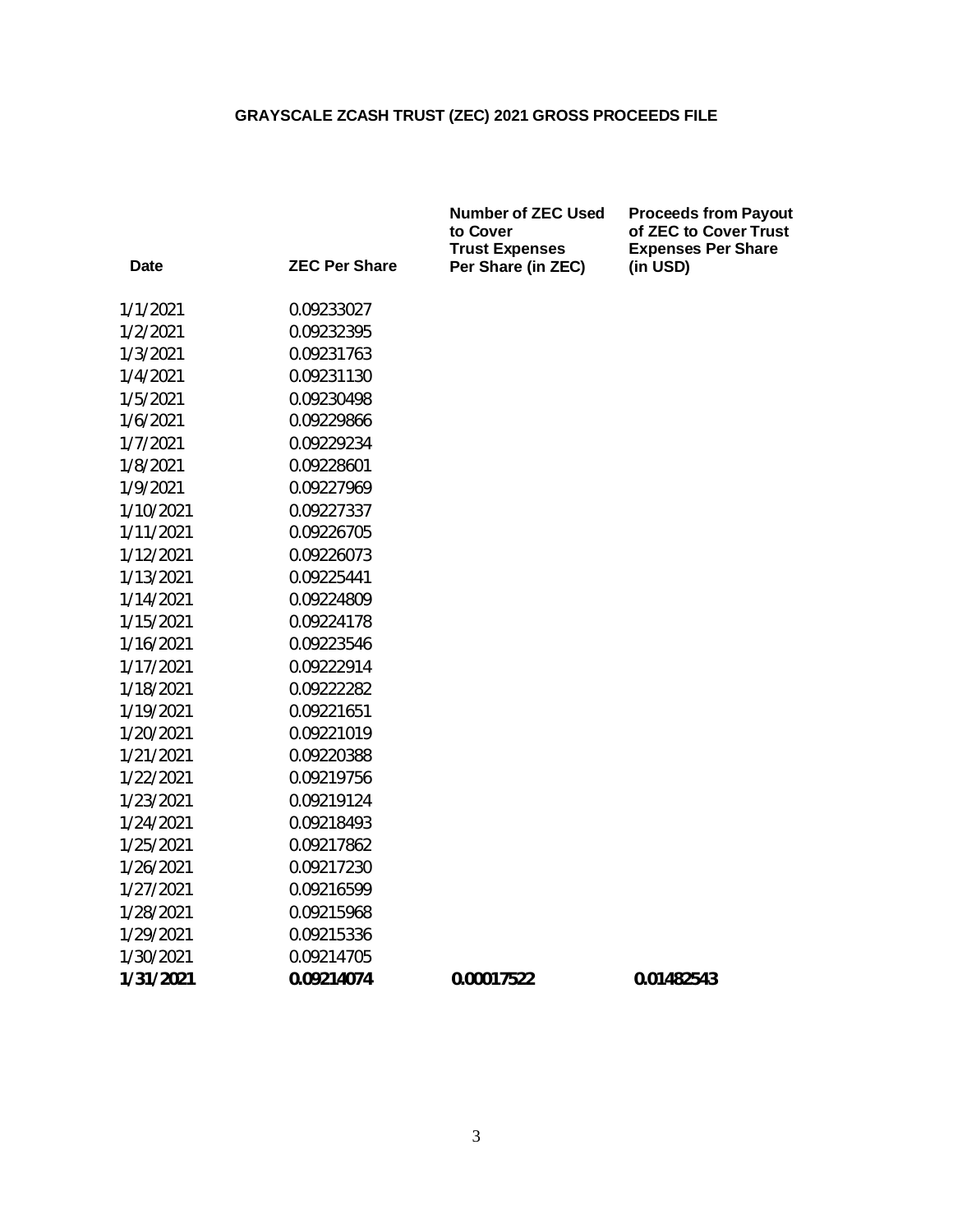|           |                      | <b>Number of ZEC Used</b><br>to Cover<br><b>Trust Expenses</b> | <b>Proceeds from Payout</b><br>of ZEC to Cover Trust<br><b>Expenses Per Share</b> |
|-----------|----------------------|----------------------------------------------------------------|-----------------------------------------------------------------------------------|
| Date      | <b>ZEC Per Share</b> | Per Share (in ZEC)                                             | (in USD)                                                                          |
| 2/1/2021  | 0.09213443           |                                                                |                                                                                   |
| 2/2/2021  | 0.09212812           |                                                                |                                                                                   |
| 2/3/2021  | 0.09212181           |                                                                |                                                                                   |
| 2/4/2021  | 0.09211550           |                                                                |                                                                                   |
| 2/5/2021  | 0.09210919           |                                                                |                                                                                   |
| 2/6/2021  | 0.09210288           |                                                                |                                                                                   |
| 2/7/2021  | 0.09209657           |                                                                |                                                                                   |
| 2/8/2021  | 0.09209027           |                                                                |                                                                                   |
| 2/9/2021  | 0.09208396           |                                                                |                                                                                   |
| 2/10/2021 | 0.09207765           |                                                                |                                                                                   |
| 2/11/2021 | 0.09207134           |                                                                |                                                                                   |
| 2/12/2021 | 0.09206504           |                                                                |                                                                                   |
| 2/13/2021 | 0.09205873           |                                                                |                                                                                   |
| 2/14/2021 | 0.09205243           |                                                                |                                                                                   |
| 2/15/2021 | 0.09204612           |                                                                |                                                                                   |
| 2/16/2021 | 0.09203982           |                                                                |                                                                                   |
| 2/17/2021 | 0.09203351           |                                                                |                                                                                   |
| 2/18/2021 | 0.09202721           |                                                                |                                                                                   |
| 2/19/2021 | 0.09202091           |                                                                |                                                                                   |
| 2/20/2021 | 0.09201460           |                                                                |                                                                                   |
| 2/21/2021 | 0.09200830           |                                                                |                                                                                   |
| 2/22/2021 | 0.09200200           |                                                                |                                                                                   |
| 2/23/2021 | 0.09199570           |                                                                |                                                                                   |
| 2/24/2021 | 0.09198940           |                                                                |                                                                                   |
| 2/25/2021 | 0.09198310           |                                                                |                                                                                   |
| 2/26/2021 | 0.09197680           |                                                                |                                                                                   |
| 2/27/2021 | 0.09197050           |                                                                |                                                                                   |
| 2/28/2021 | 0.09196420           | 0.00017161                                                     | 0.01916902                                                                        |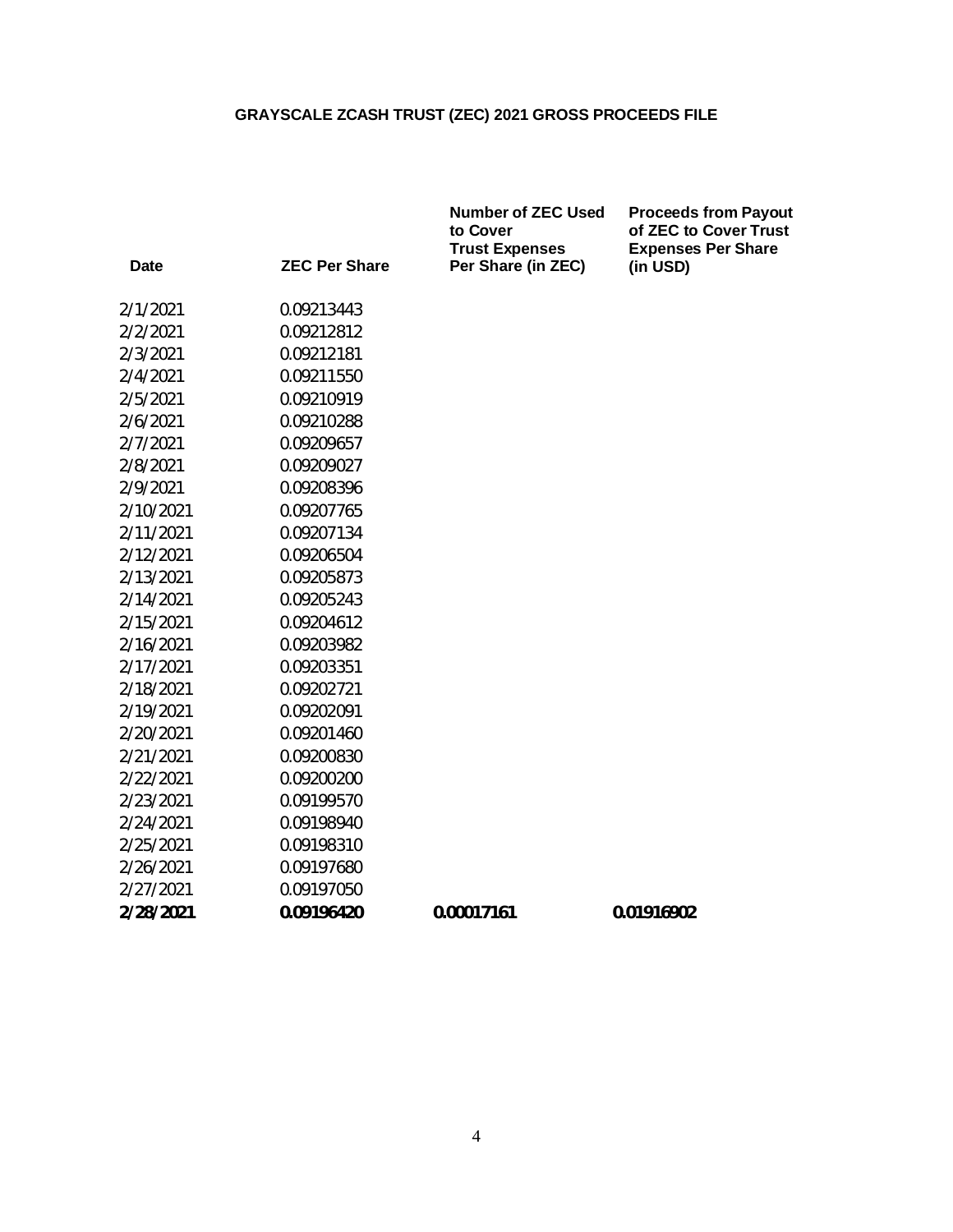|           |                      | <b>Number of ZEC Used</b><br>to Cover<br><b>Trust Expenses</b> | <b>Proceeds from Payout</b><br>of ZEC to Cover Trust<br><b>Expenses Per Share</b> |  |
|-----------|----------------------|----------------------------------------------------------------|-----------------------------------------------------------------------------------|--|
| Date      | <b>ZEC Per Share</b> | Per Share (in ZEC)                                             | (in USD)                                                                          |  |
| 3/1/2021  | 0.09195790           |                                                                |                                                                                   |  |
| 3/2/2021  | 0.09195160           |                                                                |                                                                                   |  |
| 3/3/2021  | 0.09194530           |                                                                |                                                                                   |  |
| 3/4/2021  | 0.09193900           |                                                                |                                                                                   |  |
| 3/5/2021  | 0.09193271           |                                                                |                                                                                   |  |
| 3/6/2021  | 0.09192641           |                                                                |                                                                                   |  |
| 3/7/2021  | 0.09192011           |                                                                |                                                                                   |  |
| 3/8/2021  | 0.09191382           |                                                                |                                                                                   |  |
| 3/9/2021  | 0.09190752           |                                                                |                                                                                   |  |
| 3/10/2021 | 0.09190123           |                                                                |                                                                                   |  |
| 3/11/2021 | 0.09189493           |                                                                |                                                                                   |  |
| 3/12/2021 | 0.09188864           |                                                                |                                                                                   |  |
| 3/13/2021 | 0.09188234           |                                                                |                                                                                   |  |
| 3/14/2021 | 0.09187605           |                                                                |                                                                                   |  |
| 3/15/2021 | 0.09186976           |                                                                |                                                                                   |  |
| 3/16/2021 | 0.09186347           |                                                                |                                                                                   |  |
| 3/17/2021 | 0.09185717           |                                                                |                                                                                   |  |
| 3/18/2021 | 0.09185088           |                                                                |                                                                                   |  |
| 3/19/2021 | 0.09184459           |                                                                |                                                                                   |  |
| 3/20/2021 | 0.09183830           |                                                                |                                                                                   |  |
| 3/21/2021 | 0.09183201           |                                                                |                                                                                   |  |
| 3/22/2021 | 0.09182572           |                                                                |                                                                                   |  |
| 3/23/2021 | 0.09181943           |                                                                |                                                                                   |  |
| 3/24/2021 | 0.09181314           |                                                                |                                                                                   |  |
| 3/25/2021 | 0.09180685           |                                                                |                                                                                   |  |
| 3/26/2021 | 0.09180056           |                                                                |                                                                                   |  |
| 3/27/2021 | 0.09179428           |                                                                |                                                                                   |  |
| 3/28/2021 | 0.09178799           |                                                                |                                                                                   |  |
| 3/29/2021 | 0.09178170           |                                                                |                                                                                   |  |
| 3/30/2021 | 0.09177542           |                                                                |                                                                                   |  |
| 3/31/2021 | 0.09176913           | 0.00019065                                                     | 0.02943229                                                                        |  |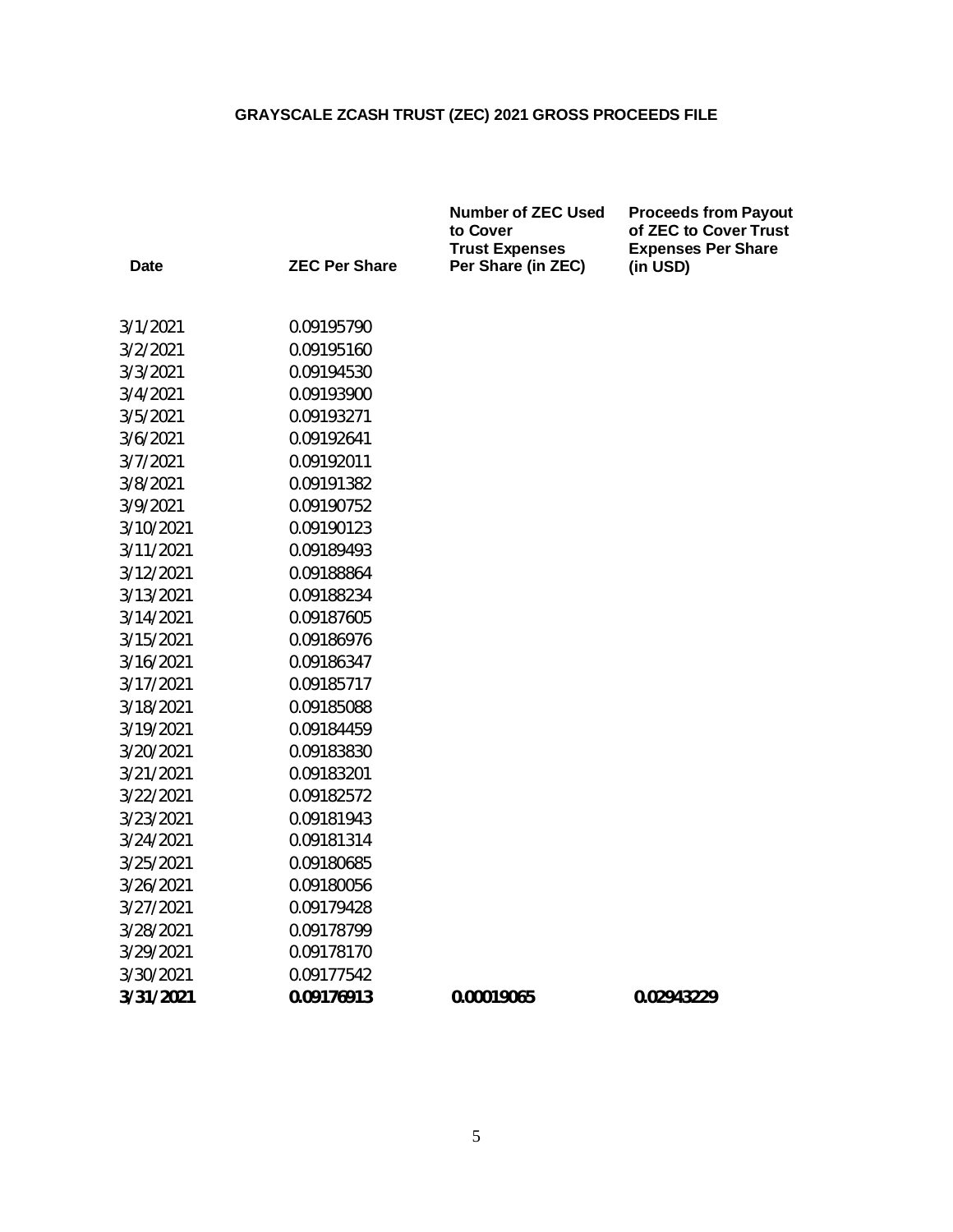|                      | to Cover           | <b>Proceeds from Payout</b><br>of ZEC to Cover Trust<br><b>Expenses Per Share</b> |
|----------------------|--------------------|-----------------------------------------------------------------------------------|
| <b>ZEC Per Share</b> | Per Share (in ZEC) | (in USD)                                                                          |
| 0.09176284           |                    |                                                                                   |
| 0.09175656           |                    |                                                                                   |
| 0.09175028           |                    |                                                                                   |
| 0.09174399           |                    |                                                                                   |
| 0.09173771           |                    |                                                                                   |
| 0.09173142           |                    |                                                                                   |
| 0.09172514           |                    |                                                                                   |
| 0.09171886           |                    |                                                                                   |
| 0.09171258           |                    |                                                                                   |
| 0.09170629           |                    |                                                                                   |
| 0.09170001           |                    |                                                                                   |
| 0.09169373           |                    |                                                                                   |
| 0.09168745           |                    |                                                                                   |
| 0.09168117           |                    |                                                                                   |
| 0.09167489           |                    |                                                                                   |
| 0.09166861           |                    |                                                                                   |
| 0.09166233           |                    |                                                                                   |
| 0.09165606           |                    |                                                                                   |
| 0.09164978           |                    |                                                                                   |
| 0.09164350           |                    |                                                                                   |
| 0.09163722           |                    |                                                                                   |
| 0.09163095           |                    |                                                                                   |
| 0.09162467           |                    |                                                                                   |
| 0.09161840           |                    |                                                                                   |
| 0.09161212           |                    |                                                                                   |
| 0.09160585           |                    |                                                                                   |
| 0.09159957           |                    |                                                                                   |
| 0.09159330           |                    |                                                                                   |
| 0.09158702           |                    |                                                                                   |
| 0.09158075           | 0.00018807         | 0.04527179                                                                        |
|                      |                    | <b>Number of ZEC Used</b><br><b>Trust Expenses</b>                                |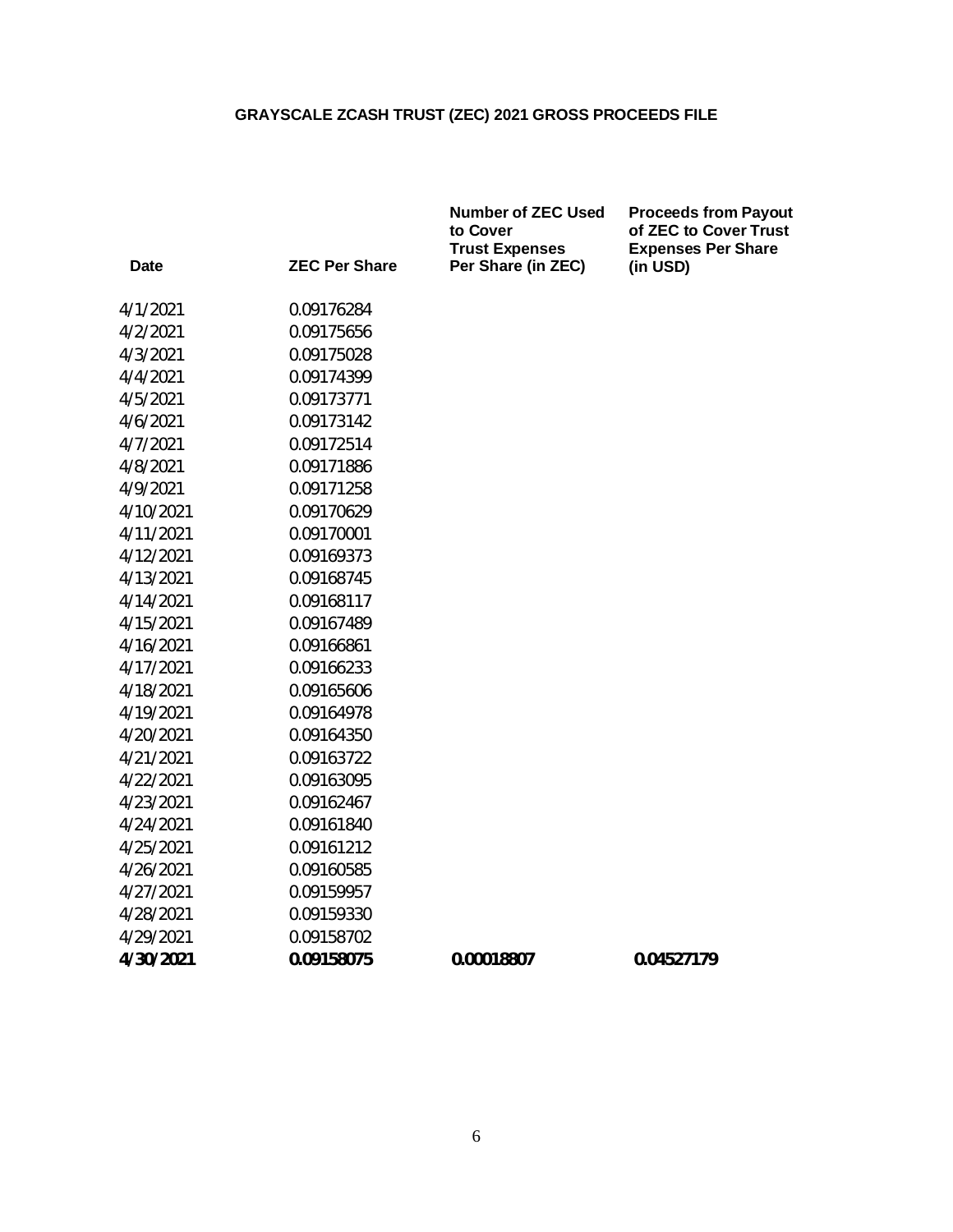|                      | <b>Number of ZEC Used</b><br>to Cover | <b>Proceeds from Payout</b><br>of ZEC to Cover Trust<br><b>Expenses Per Share</b> |
|----------------------|---------------------------------------|-----------------------------------------------------------------------------------|
| <b>ZEC Per Share</b> | Per Share (in ZEC)                    | (in USD)                                                                          |
| 0.09157448           |                                       |                                                                                   |
| 0.09156821           |                                       |                                                                                   |
| 0.09156193           |                                       |                                                                                   |
| 0.09155566           |                                       |                                                                                   |
| 0.09154939           |                                       |                                                                                   |
| 0.09154312           |                                       |                                                                                   |
| 0.09153685           |                                       |                                                                                   |
| 0.09153058           |                                       |                                                                                   |
| 0.09152431           |                                       |                                                                                   |
| 0.09151804           |                                       |                                                                                   |
| 0.09151178           |                                       |                                                                                   |
| 0.09150551           |                                       |                                                                                   |
| 0.09149924           |                                       |                                                                                   |
| 0.09149297           |                                       |                                                                                   |
| 0.09148671           |                                       |                                                                                   |
| 0.09148044           |                                       |                                                                                   |
| 0.09147417           |                                       |                                                                                   |
| 0.09146791           |                                       |                                                                                   |
| 0.09146164           |                                       |                                                                                   |
| 0.09145538           |                                       |                                                                                   |
| 0.09144912           |                                       |                                                                                   |
| 0.09144285           |                                       |                                                                                   |
| 0.09143659           |                                       |                                                                                   |
| 0.09143033           |                                       |                                                                                   |
| 0.09142406           |                                       |                                                                                   |
| 0.09141780           |                                       |                                                                                   |
| 0.09141154           |                                       |                                                                                   |
| 0.09140528           |                                       |                                                                                   |
| 0.09139902           |                                       |                                                                                   |
| 0.09139276           |                                       |                                                                                   |
| 0.09138650           | 0.00019418                            | 0.03023610                                                                        |
|                      |                                       | <b>Trust Expenses</b>                                                             |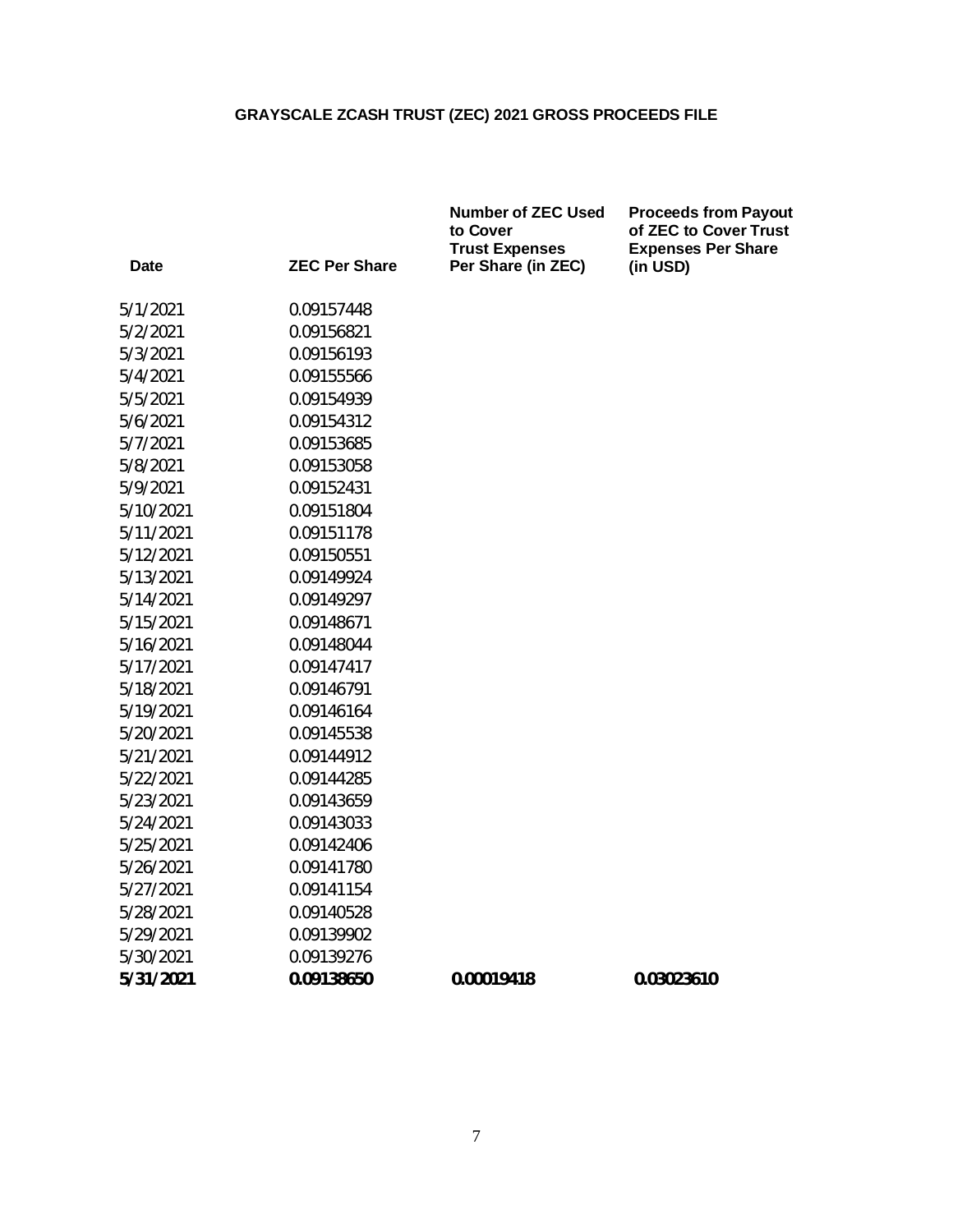|           |                      | <b>Number of ZEC Used</b><br>to Cover<br><b>Trust Expenses</b> | <b>Proceeds from Payout</b><br>of ZEC to Cover Trust<br><b>Expenses Per Share</b> |  |
|-----------|----------------------|----------------------------------------------------------------|-----------------------------------------------------------------------------------|--|
| Date      | <b>ZEC Per Share</b> | Per Share (in ZEC)                                             | (in USD)                                                                          |  |
| 6/1/2021  | 0.09138024           |                                                                |                                                                                   |  |
| 6/2/2021  | 0.09137398           |                                                                |                                                                                   |  |
| 6/3/2021  | 0.09136772           |                                                                |                                                                                   |  |
| 6/4/2021  | 0.09136146           |                                                                |                                                                                   |  |
| 6/5/2021  | 0.09135521           |                                                                |                                                                                   |  |
| 6/6/2021  | 0.09134895           |                                                                |                                                                                   |  |
| 6/7/2021  | 0.09134269           |                                                                |                                                                                   |  |
| 6/8/2021  | 0.09133644           |                                                                |                                                                                   |  |
| 6/9/2021  | 0.09133018           |                                                                |                                                                                   |  |
| 6/10/2021 | 0.09132392           |                                                                |                                                                                   |  |
| 6/11/2021 | 0.09131767           |                                                                |                                                                                   |  |
| 6/12/2021 | 0.09131141           |                                                                |                                                                                   |  |
| 6/13/2021 | 0.09130516           |                                                                |                                                                                   |  |
| 6/14/2021 | 0.09129891           |                                                                |                                                                                   |  |
| 6/15/2021 | 0.09129265           |                                                                |                                                                                   |  |
| 6/16/2021 | 0.09128640           |                                                                |                                                                                   |  |
| 6/17/2021 | 0.09128015           |                                                                |                                                                                   |  |
| 6/18/2021 | 0.09127390           |                                                                |                                                                                   |  |
| 6/19/2021 | 0.09126764           |                                                                |                                                                                   |  |
| 6/20/2021 | 0.09126139           |                                                                |                                                                                   |  |
| 6/21/2021 | 0.09125514           |                                                                |                                                                                   |  |
| 6/22/2021 | 0.09124889           |                                                                |                                                                                   |  |
| 6/23/2021 | 0.09124264           |                                                                |                                                                                   |  |
| 6/24/2021 | 0.09123639           |                                                                |                                                                                   |  |
| 6/25/2021 | 0.09123014           |                                                                |                                                                                   |  |
| 6/26/2021 | 0.09122389           |                                                                |                                                                                   |  |
| 6/27/2021 | 0.09121765           |                                                                |                                                                                   |  |
| 6/28/2021 | 0.09121140           |                                                                |                                                                                   |  |
| 6/29/2021 | 0.09120515           |                                                                |                                                                                   |  |
| 6/30/2021 | 0.09119890           | 0.00018724                                                     | 0.02375884                                                                        |  |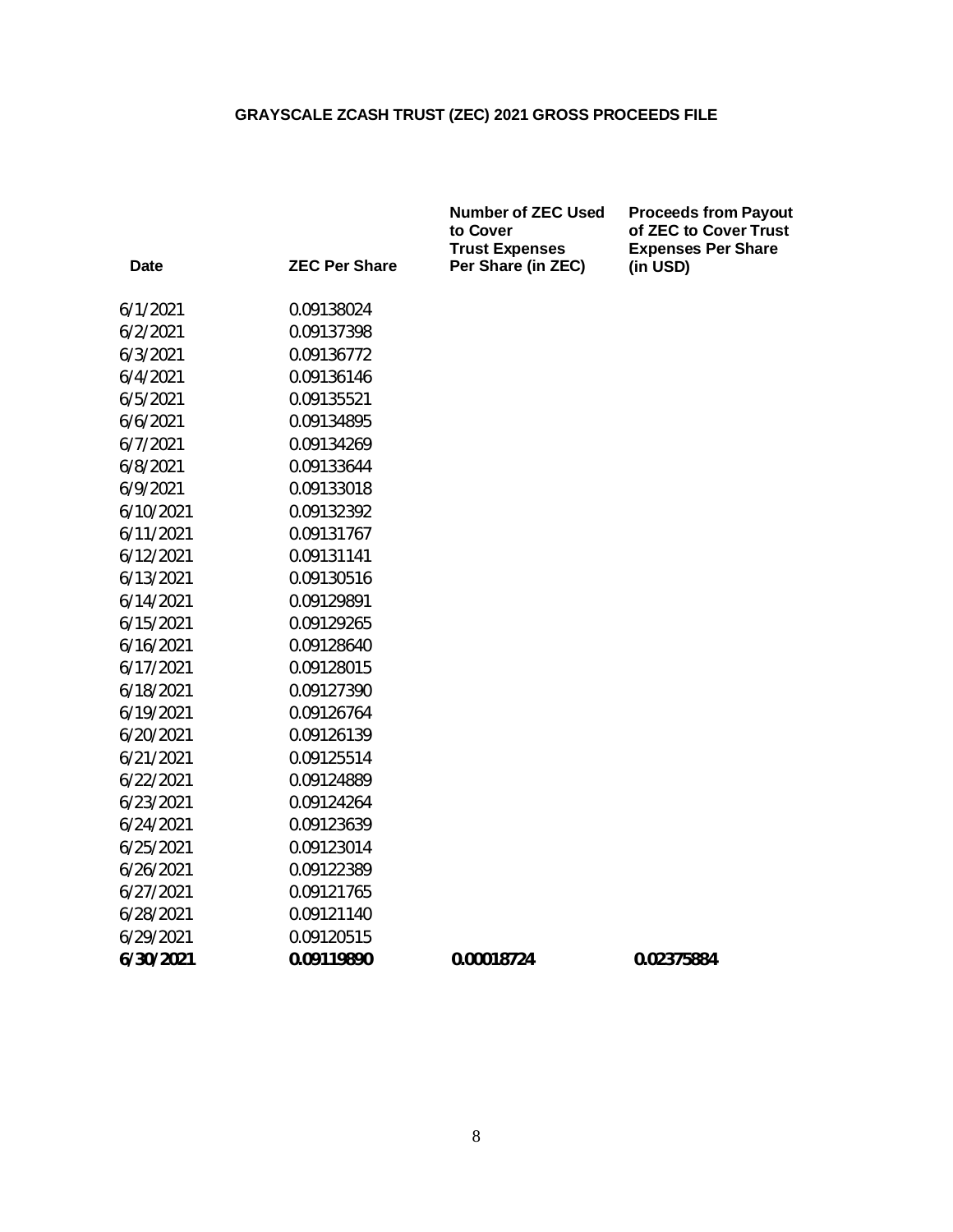|           |                      | <b>Number of ZEC Used</b><br>to Cover<br><b>Trust Expenses</b> | <b>Proceeds from Payout</b><br>of ZEC to Cover Trust<br><b>Expenses Per Share</b> |
|-----------|----------------------|----------------------------------------------------------------|-----------------------------------------------------------------------------------|
| Date      | <b>ZEC Per Share</b> | Per Share (in ZEC)                                             | (in USD)                                                                          |
| 7/1/2021  | 0.09119266           |                                                                |                                                                                   |
| 7/2/2021  | 0.09118641           |                                                                |                                                                                   |
| 7/3/2021  | 0.09118017           |                                                                |                                                                                   |
| 7/4/2021  | 0.09117392           |                                                                |                                                                                   |
| 7/5/2021  | 0.09116768           |                                                                |                                                                                   |
| 7/6/2021  | 0.09116143           |                                                                |                                                                                   |
| 7/7/2021  | 0.09115519           |                                                                |                                                                                   |
| 7/8/2021  | 0.09114894           |                                                                |                                                                                   |
| 7/9/2021  | 0.09114270           |                                                                |                                                                                   |
| 7/10/2021 | 0.09113646           |                                                                |                                                                                   |
| 7/11/2021 | 0.09113022           |                                                                |                                                                                   |
| 7/12/2021 | 0.09112397           |                                                                |                                                                                   |
| 7/13/2021 | 0.09111773           |                                                                |                                                                                   |
| 7/14/2021 | 0.09111149           |                                                                |                                                                                   |
| 7/15/2021 | 0.09110525           |                                                                |                                                                                   |
| 7/16/2021 | 0.09109901           |                                                                |                                                                                   |
| 7/17/2021 | 0.09109277           |                                                                |                                                                                   |
| 7/18/2021 | 0.09108653           |                                                                |                                                                                   |
| 7/19/2021 | 0.09108029           |                                                                |                                                                                   |
| 7/20/2021 | 0.09107406           |                                                                |                                                                                   |
| 7/21/2021 | 0.09106782           |                                                                |                                                                                   |
| 7/22/2021 | 0.09106158           |                                                                |                                                                                   |
| 7/23/2021 | 0.09105534           |                                                                |                                                                                   |
| 7/24/2021 | 0.09104911           |                                                                |                                                                                   |
| 7/25/2021 | 0.09104287           |                                                                |                                                                                   |
| 7/26/2021 | 0.09103663           |                                                                |                                                                                   |
| 7/27/2021 | 0.09103040           |                                                                |                                                                                   |
| 7/28/2021 | 0.09102416           |                                                                |                                                                                   |
| 7/29/2021 | 0.09101793           |                                                                |                                                                                   |
| 7/30/2021 | 0.09101170           |                                                                |                                                                                   |
| 7/31/2021 | 0.09100546           | 0.00019203                                                     | 0.02125037                                                                        |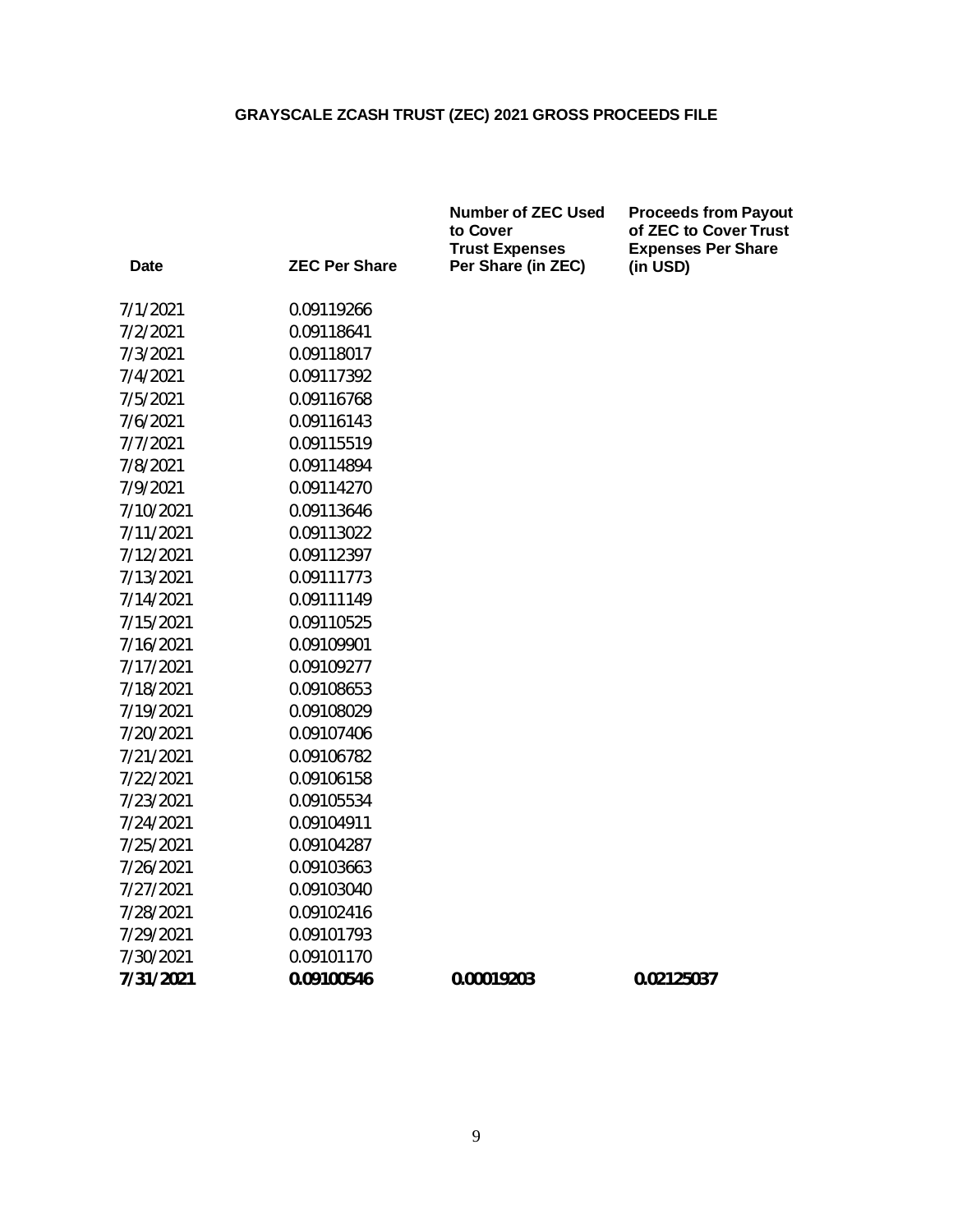|           |                      | <b>Number of ZEC Used</b><br>to Cover<br><b>Trust Expenses</b> | <b>Proceeds from Payout</b><br>of ZEC to Cover Trust<br><b>Expenses Per Share</b> |
|-----------|----------------------|----------------------------------------------------------------|-----------------------------------------------------------------------------------|
| Date      | <b>ZEC Per Share</b> | Per Share (in ZEC)                                             | (in USD)                                                                          |
| 8/1/2021  | 0.09099923           |                                                                |                                                                                   |
| 8/2/2021  | 0.09099300           |                                                                |                                                                                   |
| 8/3/2021  | 0.09098676           |                                                                |                                                                                   |
| 8/4/2021  | 0.09098053           |                                                                |                                                                                   |
| 8/5/2021  | 0.09097430           |                                                                |                                                                                   |
| 8/6/2021  | 0.09096807           |                                                                |                                                                                   |
| 8/7/2021  | 0.09096184           |                                                                |                                                                                   |
| 8/8/2021  | 0.09095561           |                                                                |                                                                                   |
| 8/9/2021  | 0.09094938           |                                                                |                                                                                   |
| 8/10/2021 | 0.09094315           |                                                                |                                                                                   |
| 8/11/2021 | 0.09093692           |                                                                |                                                                                   |
| 8/12/2021 | 0.09093069           |                                                                |                                                                                   |
| 8/13/2021 | 0.09092446           |                                                                |                                                                                   |
| 8/14/2021 | 0.09091823           |                                                                |                                                                                   |
| 8/15/2021 | 0.09091201           |                                                                |                                                                                   |
| 8/16/2021 | 0.09090578           |                                                                |                                                                                   |
| 8/17/2021 | 0.09089955           |                                                                |                                                                                   |
| 8/18/2021 | 0.09089333           |                                                                |                                                                                   |
| 8/19/2021 | 0.09088710           |                                                                |                                                                                   |
| 8/20/2021 | 0.09088088           |                                                                |                                                                                   |
| 8/21/2021 | 0.09087465           |                                                                |                                                                                   |
| 8/22/2021 | 0.09086843           |                                                                |                                                                                   |
| 8/23/2021 | 0.09086220           |                                                                |                                                                                   |
| 8/24/2021 | 0.09085598           |                                                                |                                                                                   |
| 8/25/2021 | 0.09084976           |                                                                |                                                                                   |
| 8/26/2021 | 0.09084354           |                                                                |                                                                                   |
| 8/27/2021 | 0.09083731           |                                                                |                                                                                   |
| 8/28/2021 | 0.09083109           |                                                                |                                                                                   |
| 8/29/2021 | 0.09082487           |                                                                |                                                                                   |
| 8/30/2021 | 0.09081865           |                                                                |                                                                                   |
| 8/31/2021 | 0.09081243           | 0.00019275                                                     | 0.02810486                                                                        |
|           |                      |                                                                |                                                                                   |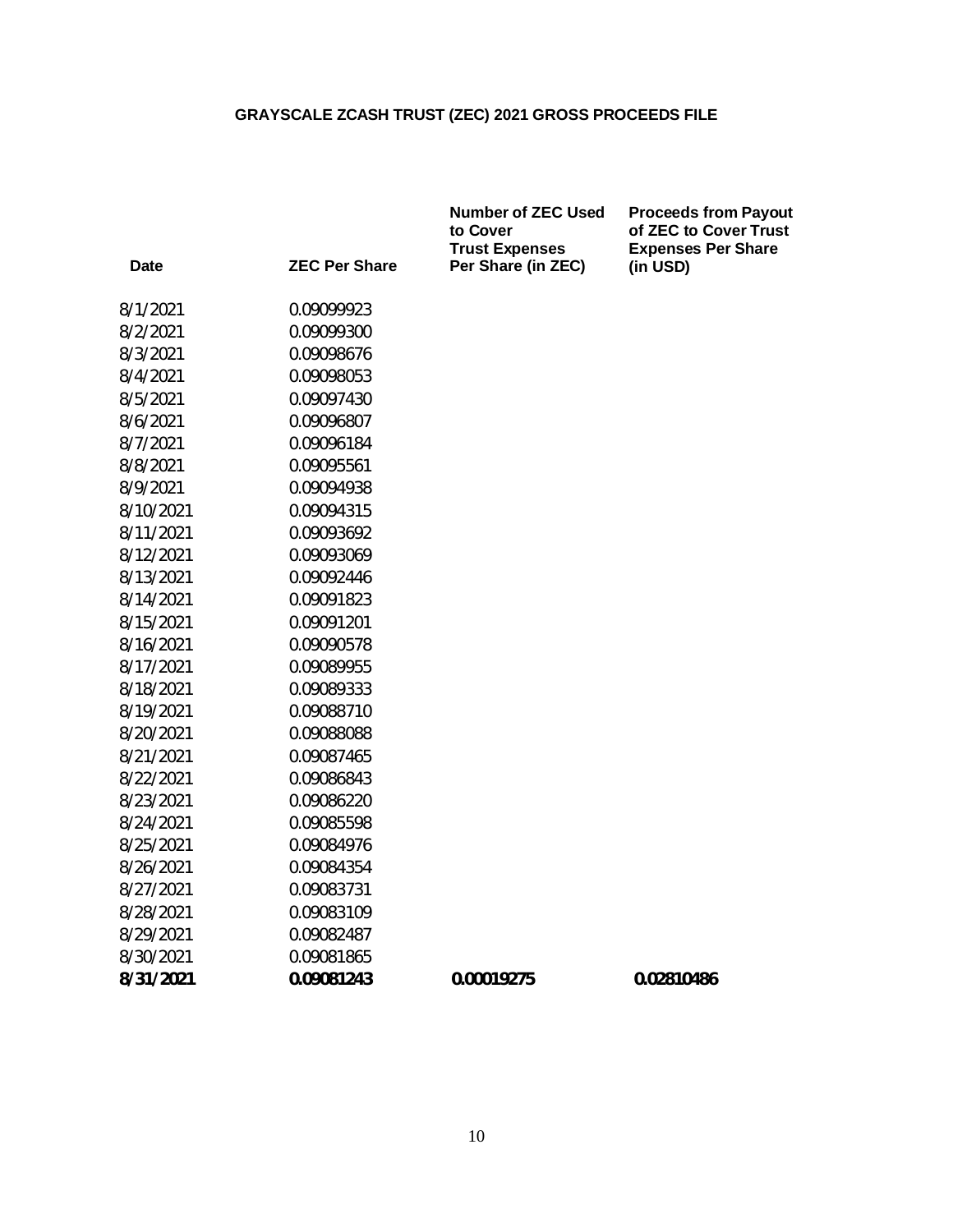|           |                      | <b>Number of ZEC Used</b><br>to Cover<br><b>Trust Expenses</b> | <b>Proceeds from Payout</b><br>of ZEC to Cover Trust<br><b>Expenses Per Share</b> |
|-----------|----------------------|----------------------------------------------------------------|-----------------------------------------------------------------------------------|
| Date      | <b>ZEC Per Share</b> | Per Share (in ZEC)                                             | (in USD)                                                                          |
| 9/1/2021  | 0.09080621           |                                                                |                                                                                   |
| 9/2/2021  | 0.09079999           |                                                                |                                                                                   |
| 9/3/2021  | 0.09079377           |                                                                |                                                                                   |
| 9/4/2021  | 0.09078755           |                                                                |                                                                                   |
| 9/5/2021  | 0.09078133           |                                                                |                                                                                   |
| 9/6/2021  | 0.09077512           |                                                                |                                                                                   |
| 9/7/2021  | 0.09076890           |                                                                |                                                                                   |
| 9/8/2021  | 0.09076268           |                                                                |                                                                                   |
| 9/9/2021  | 0.09075646           |                                                                |                                                                                   |
| 9/10/2021 | 0.09075025           |                                                                |                                                                                   |
| 9/11/2021 | 0.09074403           |                                                                |                                                                                   |
| 9/12/2021 | 0.09073782           |                                                                |                                                                                   |
| 9/13/2021 | 0.09073160           |                                                                |                                                                                   |
| 9/14/2021 | 0.09072539           |                                                                |                                                                                   |
| 9/15/2021 | 0.09071917           |                                                                |                                                                                   |
| 9/16/2021 | 0.09071296           |                                                                |                                                                                   |
| 9/17/2021 | 0.09070675           |                                                                |                                                                                   |
| 9/18/2021 | 0.09070053           |                                                                |                                                                                   |
| 9/19/2021 | 0.09069432           |                                                                |                                                                                   |
| 9/20/2021 | 0.09068811           |                                                                |                                                                                   |
| 9/21/2021 | 0.09068190           |                                                                |                                                                                   |
| 9/22/2021 | 0.09067569           |                                                                |                                                                                   |
| 9/23/2021 | 0.09066948           |                                                                |                                                                                   |
| 9/24/2021 | 0.09066327           |                                                                |                                                                                   |
| 9/25/2021 | 0.09065706           |                                                                |                                                                                   |
| 9/26/2021 | 0.09065085           |                                                                |                                                                                   |
| 9/27/2021 | 0.09064464           |                                                                |                                                                                   |
| 9/28/2021 | 0.09063843           |                                                                |                                                                                   |
| 9/29/2021 | 0.09063222           |                                                                |                                                                                   |
| 9/30/2021 | 0.09062601           | 0.00018345                                                     | 0.01938476                                                                        |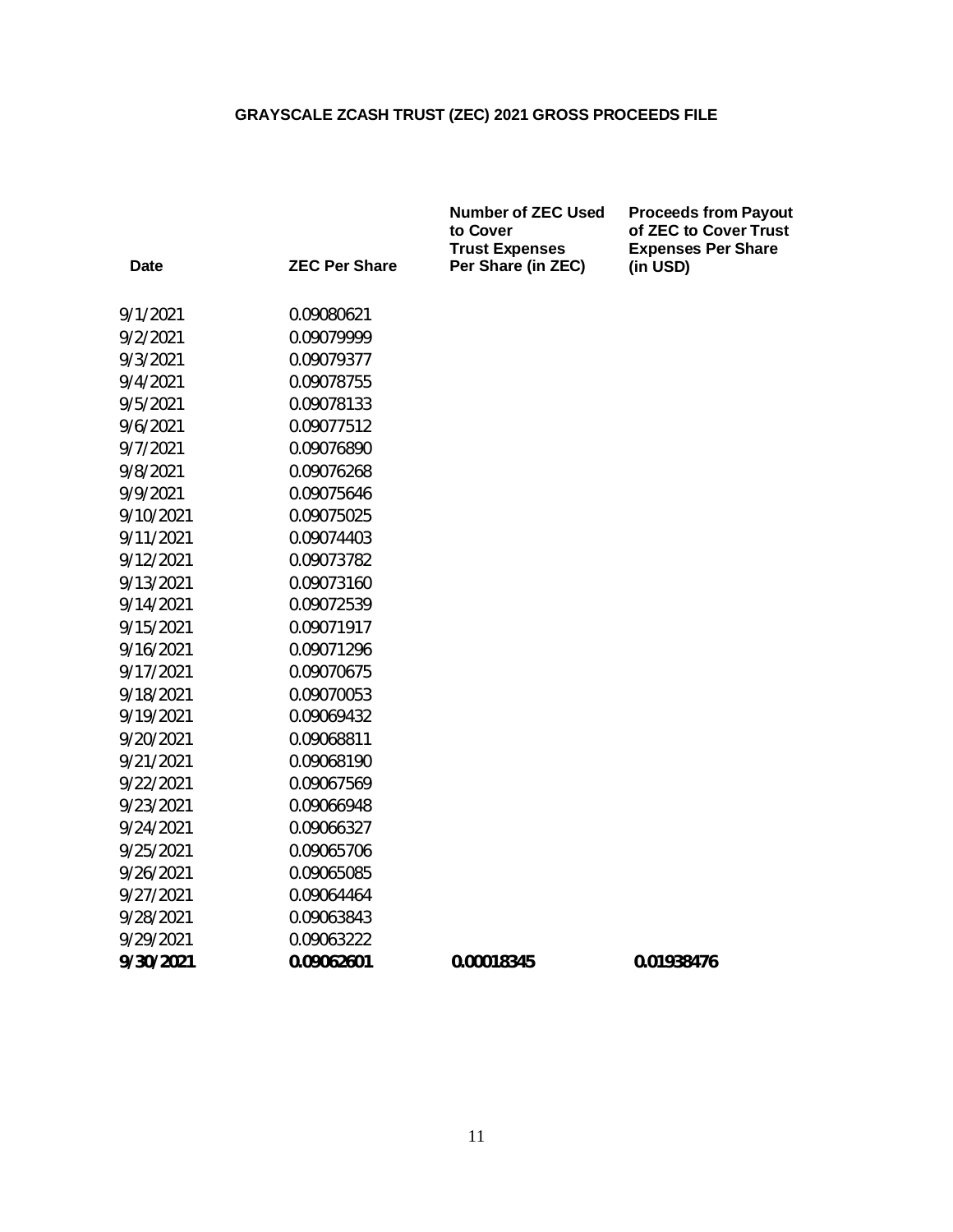|            |                      | <b>Number of ZEC Used</b><br>to Cover<br><b>Trust Expenses</b> | <b>Proceeds from Payout</b><br>of ZEC to Cover Trust<br><b>Expenses Per Share</b> |
|------------|----------------------|----------------------------------------------------------------|-----------------------------------------------------------------------------------|
| Date       | <b>ZEC Per Share</b> | Per Share (in ZEC)                                             | (in USD)                                                                          |
| 10/1/2021  | 0.09061981           |                                                                |                                                                                   |
| 10/2/2021  | 0.09061360           |                                                                |                                                                                   |
| 10/3/2021  | 0.09060739           |                                                                |                                                                                   |
| 10/4/2021  | 0.09060119           |                                                                |                                                                                   |
| 10/5/2021  | 0.09059498           |                                                                |                                                                                   |
| 10/6/2021  | 0.09058878           |                                                                |                                                                                   |
| 10/7/2021  | 0.09058257           |                                                                |                                                                                   |
| 10/8/2021  | 0.09057637           |                                                                |                                                                                   |
| 10/9/2021  | 0.09057016           |                                                                |                                                                                   |
| 10/10/2021 | 0.09056396           |                                                                |                                                                                   |
| 10/11/2021 | 0.09055776           |                                                                |                                                                                   |
| 10/12/2021 | 0.09055155           |                                                                |                                                                                   |
| 10/13/2021 | 0.09054535           |                                                                |                                                                                   |
| 10/14/2021 | 0.09053915           |                                                                |                                                                                   |
| 10/15/2021 | 0.09053295           |                                                                |                                                                                   |
| 10/16/2021 | 0.09052675           |                                                                |                                                                                   |
| 10/17/2021 | 0.09052055           |                                                                |                                                                                   |
| 10/18/2021 | 0.09051435           |                                                                |                                                                                   |
| 10/19/2021 | 0.09050815           |                                                                |                                                                                   |
| 10/20/2021 | 0.09050195           |                                                                |                                                                                   |
| 10/21/2021 | 0.09049575           |                                                                |                                                                                   |
| 10/22/2021 | 0.09048955           |                                                                |                                                                                   |
| 10/23/2021 | 0.09048335           |                                                                |                                                                                   |
| 10/24/2021 | 0.09047716           |                                                                |                                                                                   |
| 10/25/2021 | 0.09047096           |                                                                |                                                                                   |
| 10/26/2021 | 0.09046476           |                                                                |                                                                                   |
| 10/27/2021 | 0.09045857           |                                                                |                                                                                   |
| 10/28/2021 | 0.09045237           |                                                                |                                                                                   |
| 10/29/2021 | 0.09044618           |                                                                |                                                                                   |
| 10/30/2021 | 0.09043998           |                                                                |                                                                                   |
| 10/31/2021 | 0.09043379           | 0.00019223                                                     | 0.03301508                                                                        |
|            |                      |                                                                |                                                                                   |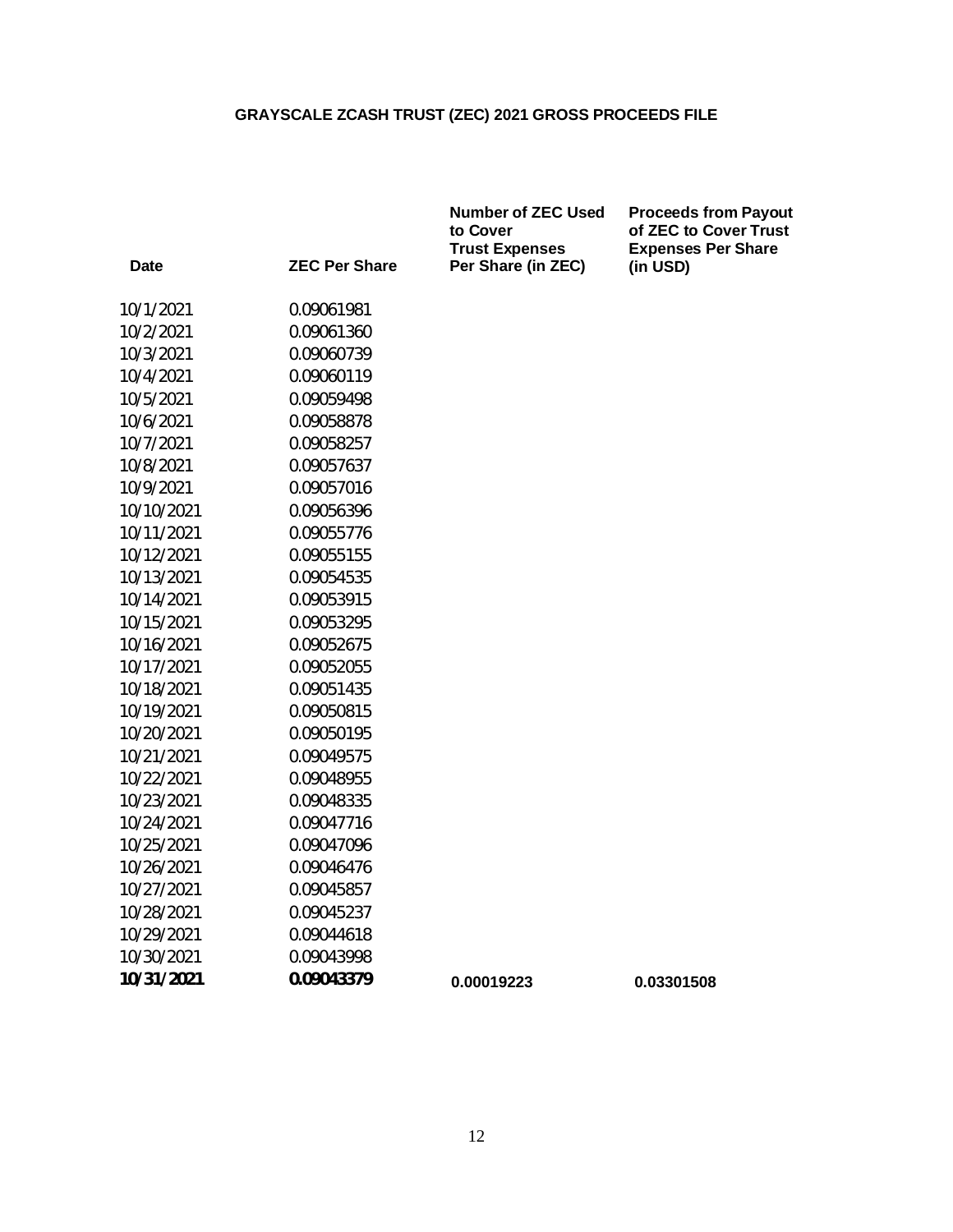|            |                      | <b>Number of ZEC Used</b><br>to Cover<br><b>Trust Expenses</b> | <b>Proceeds from Payout</b><br>of ZEC to Cover Trust<br><b>Expenses Per Share</b> |
|------------|----------------------|----------------------------------------------------------------|-----------------------------------------------------------------------------------|
| Date       | <b>ZEC Per Share</b> | Per Share (in ZEC)                                             | (in USD)                                                                          |
| 11/1/2021  | 0.09042759           |                                                                |                                                                                   |
| 11/2/2021  | 0.09042140           |                                                                |                                                                                   |
| 11/3/2021  | 0.09041520           |                                                                |                                                                                   |
| 11/4/2021  | 0.09040901           |                                                                |                                                                                   |
| 11/5/2021  | 0.09040282           |                                                                |                                                                                   |
| 11/6/2021  | 0.09039663           |                                                                |                                                                                   |
| 11/7/2021  | 0.09039044           |                                                                |                                                                                   |
| 11/8/2021  | 0.09038424           |                                                                |                                                                                   |
| 11/9/2021  | 0.09037805           |                                                                |                                                                                   |
| 11/10/2021 | 0.09037186           |                                                                |                                                                                   |
| 11/11/2021 | 0.09036567           |                                                                |                                                                                   |
| 11/12/2021 | 0.09035948           |                                                                |                                                                                   |
| 11/13/2021 | 0.09035330           |                                                                |                                                                                   |
| 11/14/2021 | 0.09034711           |                                                                |                                                                                   |
| 11/15/2021 | 0.09034092           |                                                                |                                                                                   |
| 11/16/2021 | 0.09033473           |                                                                |                                                                                   |
| 11/17/2021 | 0.09032854           |                                                                |                                                                                   |
| 11/18/2021 | 0.09032236           |                                                                |                                                                                   |
| 11/19/2021 | 0.09031617           |                                                                |                                                                                   |
| 11/20/2021 | 0.09030998           |                                                                |                                                                                   |
| 11/21/2021 | 0.09030380           |                                                                |                                                                                   |
| 11/22/2021 | 0.09029761           |                                                                |                                                                                   |
| 11/23/2021 | 0.09029143           |                                                                |                                                                                   |
| 11/24/2021 | 0.09028524           |                                                                |                                                                                   |
| 11/25/2021 | 0.09027906           |                                                                |                                                                                   |
| 11/26/2021 | 0.09027288           |                                                                |                                                                                   |
| 11/27/2021 | 0.09026669           |                                                                |                                                                                   |
| 11/28/2021 | 0.09026051           |                                                                |                                                                                   |
| 11/29/2021 | 0.09025433           |                                                                |                                                                                   |
| 11/30/2021 | 0.09024815           | 0.00018564                                                     | 0.04170924                                                                        |
|            |                      |                                                                |                                                                                   |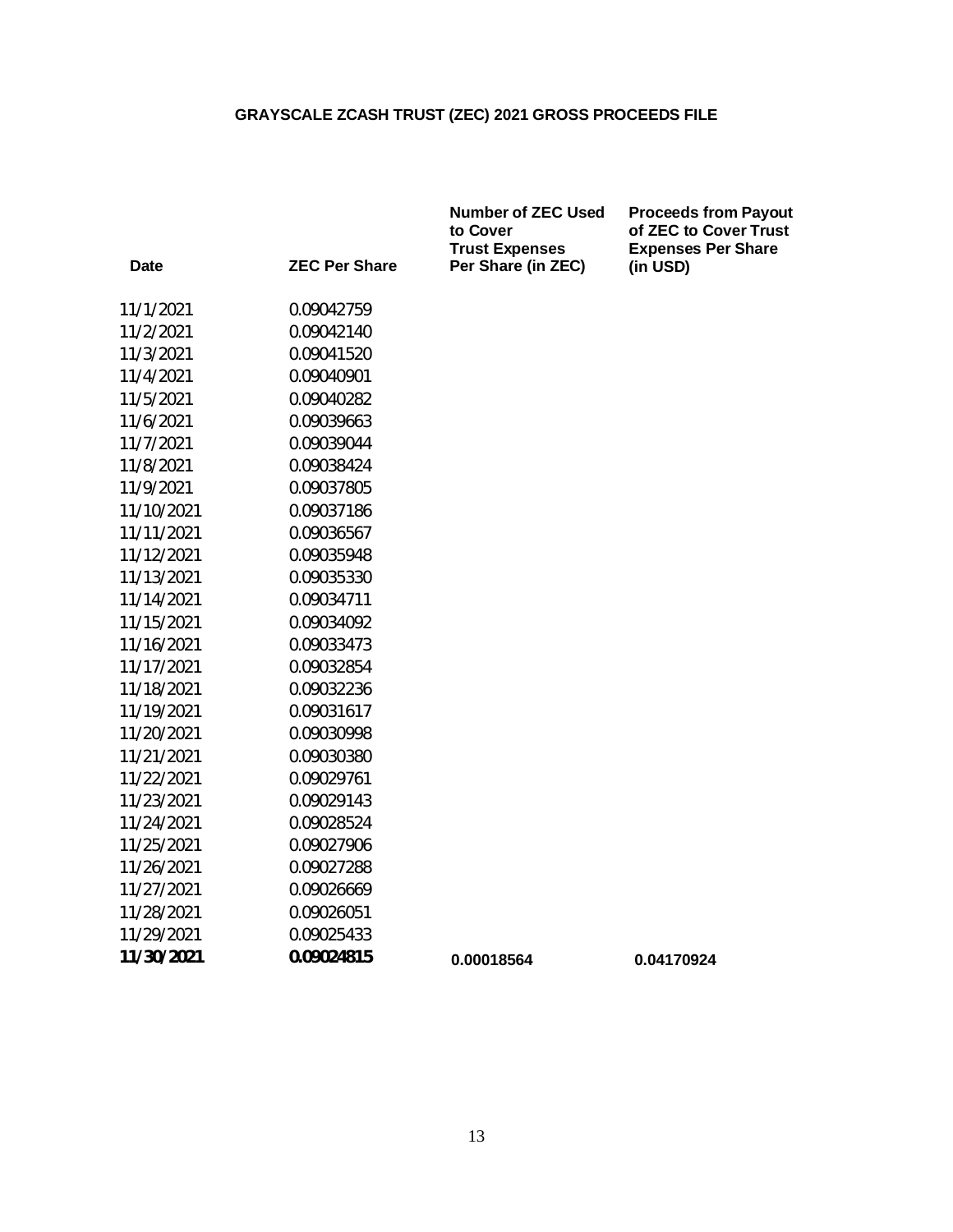|              |                      | <b>Number of ZEC Used</b><br>to Cover<br><b>Trust Expenses</b> | <b>Proceeds from Payout</b><br>of ZEC to Cover Trust<br><b>Expenses Per Share</b> |
|--------------|----------------------|----------------------------------------------------------------|-----------------------------------------------------------------------------------|
| Date         | <b>ZEC Per Share</b> | Per Share (in ZEC)                                             | (in USD)                                                                          |
| 12/1/2021    | 0.09024197           |                                                                |                                                                                   |
| 12/2/2021    | 0.09023579           |                                                                |                                                                                   |
| 12/3/2021    | 0.09022960           |                                                                |                                                                                   |
| 12/4/2021    | 0.09022342           |                                                                |                                                                                   |
| 12/5/2021    | 0.09021724           |                                                                |                                                                                   |
| 12/6/2021    | 0.09021107           |                                                                |                                                                                   |
| 12/7/2021    | 0.09020489           |                                                                |                                                                                   |
| 12/8/2021    | 0.09019871           |                                                                |                                                                                   |
| 12/9/2021    | 0.09019253           |                                                                |                                                                                   |
| 12/10/2021   | 0.09018635           |                                                                |                                                                                   |
| 12/11/2021   | 0.09018018           |                                                                |                                                                                   |
| 12/12/2021   | 0.09017400           |                                                                |                                                                                   |
| 12/13/2021   | 0.09016782           |                                                                |                                                                                   |
| 12/14/2021   | 0.09016165           |                                                                |                                                                                   |
| 12/15/2021   | 0.09015547           |                                                                |                                                                                   |
| 12/16/2021   | 0.09014930           |                                                                |                                                                                   |
| 12/17/2021   | 0.09014312           |                                                                |                                                                                   |
| 12/18/2021   | 0.09013695           |                                                                |                                                                                   |
| 12/19/2021   | 0.09013077           |                                                                |                                                                                   |
| 12/20/2021   | 0.09012460           |                                                                |                                                                                   |
| 12/21/2021   | 0.09011843           |                                                                |                                                                                   |
| 12/22/2021   | 0.09011225           |                                                                |                                                                                   |
| 12/23/2021   | 0.09010608           |                                                                |                                                                                   |
| 12/24/2021   | 0.09009991           |                                                                |                                                                                   |
| 12/25/2021   | 0.09009374           |                                                                |                                                                                   |
| 12/26/2021   | 0.09008757           |                                                                |                                                                                   |
| 12/27/2021   | 0.09008140           |                                                                |                                                                                   |
| 12/28/2021   | 0.09007523           |                                                                |                                                                                   |
| 12/29/2021   | 0.09006906           |                                                                |                                                                                   |
| 12/30/2021   | 0.09006289           |                                                                |                                                                                   |
| 12/31/2021   | 0.09005672           | 0.00019143                                                     | 0.02741412                                                                        |
| <b>TOTAL</b> |                      | 0.00224450                                                     | 0.33357190                                                                        |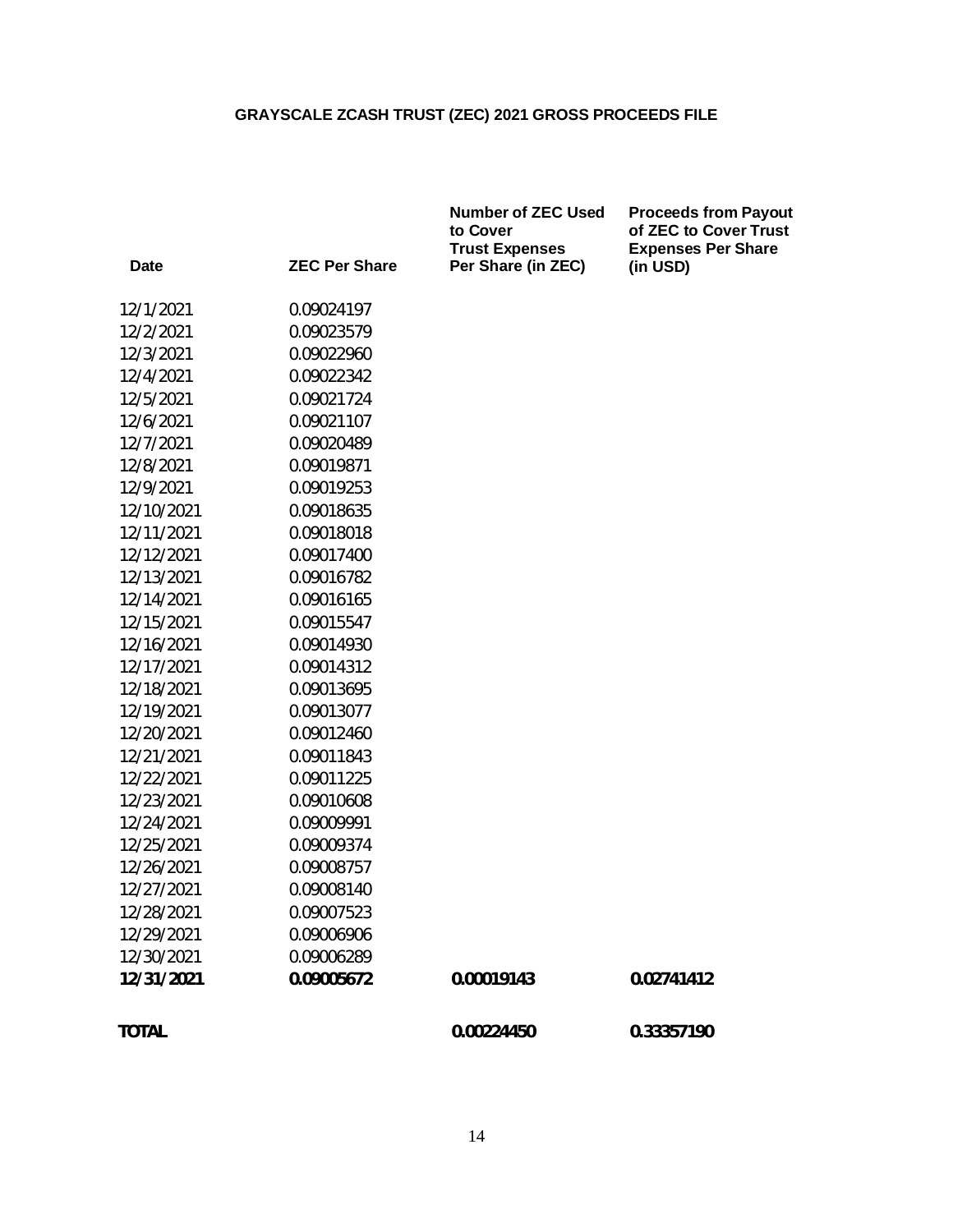**Grayscale Zcash Trust (ZEC) Gross Proceeds and Expense Files show ZEC tokens per share owned in the Trust, as well as ZEC tokens paid out, proceeds, and expenses per share in the Trust. You can use this information to calculate your share of Trust expenses, and your gain or loss on sale of ZEC tokens to pay such expenses.**

**The Trust holds no assets other than ZEC tokens. Accordingly, when expenses are incurred, Trust assets (i.e., ZEC tokens) are sold to cover the expenses. The following example illustrates the tax consequences to the Shareholder. In Step 1, we discuss how a Shareholder would determine his or her stake in the Trust (i.e., how many ZEC tokens they own). In Step 2, we discuss how much of his or her stake is sold throughout the year to cover expenses (and how many ZEC tokens they still own). In Step 3, we determine the Shareholder's basis in the ZEC tokens sold by the Trust. Gain or loss from this sale is determined in relation to the basis of the assets sold. In Step 4, we determine the gain or loss from the sale of the assets and where the gain or loss is reported on the Shareholder's tax return. In Step 5, we calculate the Shareholder's portion of the Trust's expenses. In Step 6, we determine the Shareholder's new balance of ZEC tokens at the end of the year and his or her new cost basis in those ZEC tokens.**

**The following example is for illustrative purposes only and is not intended to be construed as tax advice. Shareholders should consult a tax professional in the use of their information on their respective tax returns.**

**Example: Shareholder XYZ purchases 20,000 Trust shares on 2/10/2021 at a price of \$10.36 per share for a total purchase price of \$207,200. Shareholder XYZ had no other purchases or sales of Trust shares during 2021 and held the shares for the remainder of 2021.**

#### **Step 1: Identify the shareholder's pro rata ownership of Zcash.**

Locate the Zcash Per Share amount on Shareholder XYZ's purchase date of 2/10/2021 in the gross proceeds file. In this example the number is 0.09207765. This represents the number of ZEC per share on that date.

For Shareholder XYZ, the total amount of ZEC tokens owned for its 2/10/2021 purchase is 1,841.55300000 (0.09207765 per share multiplied by 20,000 shares purchased on 2/10/2021). Note: This step should be completed for each date on which Trust shares were purchased.

#### **Step 2: Calculate the Zcash paid out from Shareholder XYZ's account during 2021 to pay expenses**

The ZEC tokens paid out per share during 2021 includes the cumulative amounts of all ZEC token payouts for the period which includes the day after the purchase date of 2/10/2021 through the day before payout date.

During 2021, the amount of ZEC tokens paid out after the 2/10/2021 purchase date is 0.00200799 per share. This is determined by taking the total amount of ZEC tokens per share paid out in 2021 (0.00224450) and subtracting the amount of ZEC tokens paid out prior to the purchase (0.00017522 from January plus 0.00006129 (10/28 multiplied by 0.00017161 from February)). Then multiply this number (0.00200799) by the number of shares owned (20,000) for a total of 40.15981429 ZEC tokens paid to cover trust expenses.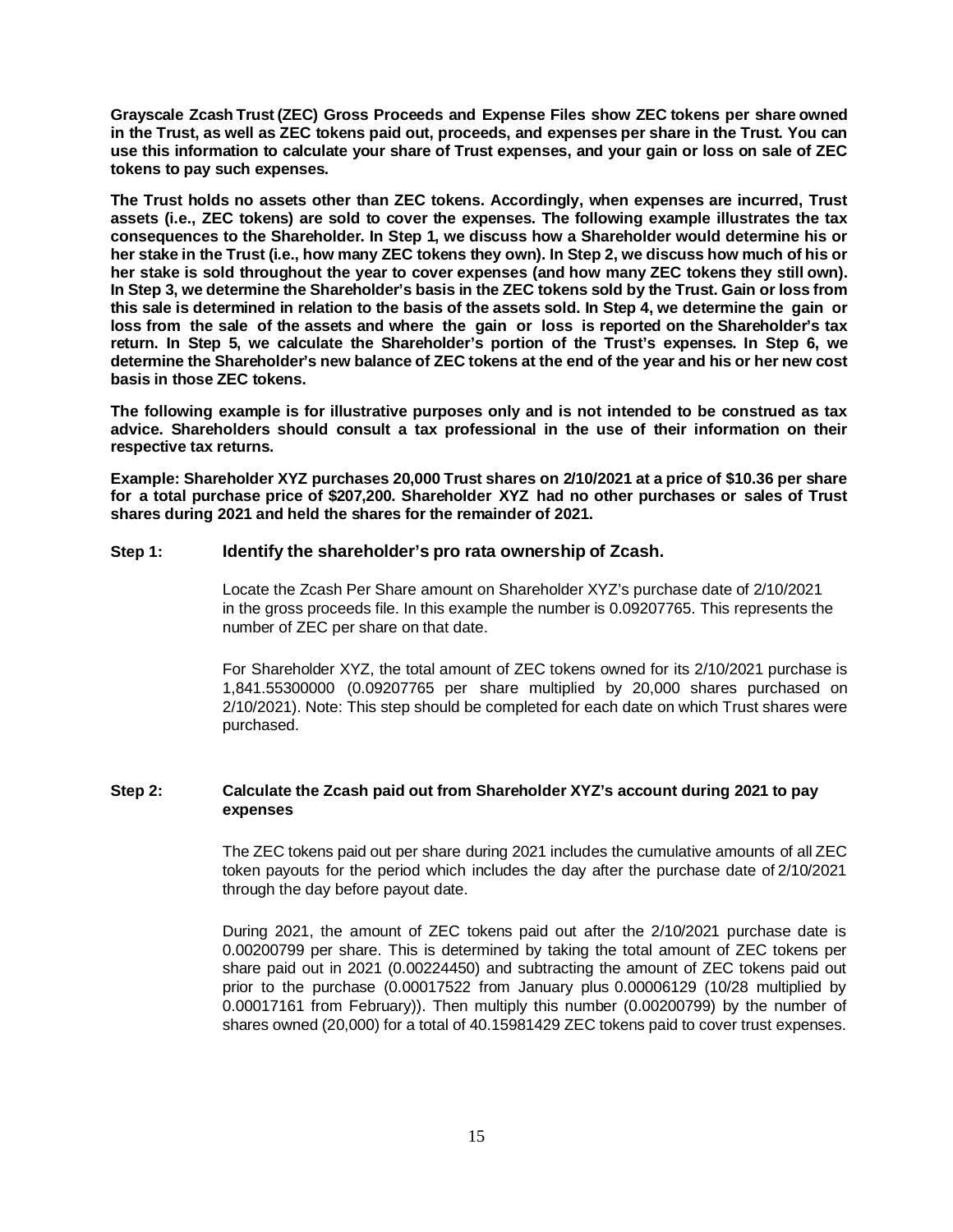#### **Step 3: Calculate Shareholder's cost basis in Zcash paid out from Shareholder's account**

| Total ZEC token payout (Step 2) | 40.15981429    |           |
|---------------------------------|----------------|-----------|
| ZEC tokens acquired (Step 1)    | 1,841.55300000 | \$207,200 |
| Cost basis of ZEC token payout  | \$4,518.53     |           |

#### **Step 4: Calculate Shareholder's gain or loss on Zcash payout for each lot purchased**

Identify all proceeds per share received by the Trust after Shareholder XYZ's 2/10/2021 purchase date. During 2021, periodic payouts for the period 2/11/2021 through 12/31/2021 generated proceeds per share of \$0.31190039 (total proceeds of payout of ZEC tokens for the year, \$0.33357190, less \$0.02167151, which is the proceeds of payouts made prior to purchase [\$0.01482543 from January] plus \$0.00684608 from the first ten days in February). Therefore, Shareholder XYZ's gain or loss is determined as follows:

| Total Proceeds: \$0.31190039 per share X 20,000 shares | 6.238.01 |
|--------------------------------------------------------|----------|
| Less: Total cost basis of ZEC tokens payout (Step 3)   | 4.518.53 |
| Total Reportable Gain/(Loss)                           | 1.719.48 |
| (To be reported on Shareholder's Form 1040 Schedule D) |          |

#### **Step 5: Calculate Shareholder's investment expenses**

Identify all expenses per share paid by the Trust after Shareholder XYZ's 2/10/2021 purchase date. During 2021, the expenses were paid periodically and for the period of 2/11/2021 through 12/31/2021 amounted to \$0.28448627 per share. Therefore, Shareholder XYZ's expenses are as follows:

| Total Expenses Per Share (Step 4) | \$ 0.31190039 |
|-----------------------------------|---------------|
| <b>Total Shares</b>               | 20.000        |
| <b>Total Expense</b>              | 6.238.01      |

| Step 6: | Calculate Shareholder's Adjusted Zcash tokens Held and Cost Basis |                   |  |  |
|---------|-------------------------------------------------------------------|-------------------|--|--|
|         | ZEC tokens Purchased on 2/10/2021 (Step 1)                        | 1,841.55300000    |  |  |
|         | Less: ZEC token payout during 2021 (Step 2)                       | 40.15981429       |  |  |
|         | Adjusted Shareholder's ZEC tokens at 12/31/2021                   | 1.801.39318571    |  |  |
|         | Original Purchase Cost on 2/10/2021                               | 207,200.00<br>\$. |  |  |
|         | Less: Cost of ZEC token payout during 2021 (Step 3)               | <u>4,518.53</u>   |  |  |
|         | Adjusted Shareholder's basis at 12/31/2021                        | 202.681.47        |  |  |